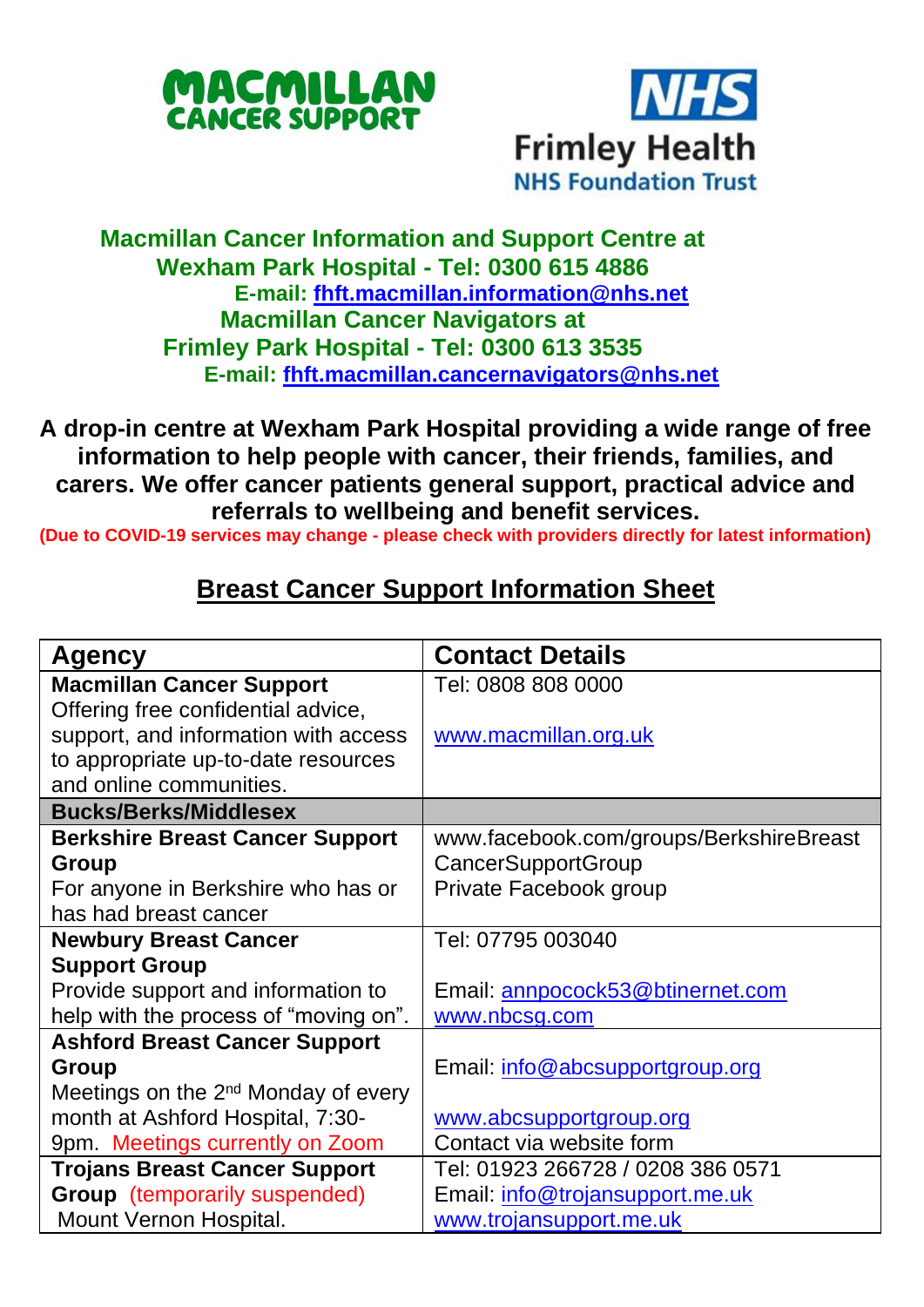| <b>Uplifted @ Butterfly House</b>            | Tel: 01494 552755                          |  |  |
|----------------------------------------------|--------------------------------------------|--|--|
| A friendly support group offering            | Email: nurses@sbhospice.org.uk             |  |  |
| practical and emotional support              | carolhildreth@sbhospice.org.uk             |  |  |
| Pink Ribbon - Breast Cancer Rehab            | Tel: 07938 588029 - Sarah                  |  |  |
| Exercise course for patients to get          | Email: Gofigure.sarah@gmail.com            |  |  |
| back into exercise - Maidenhead              | Contact directly for dates in 2021         |  |  |
|                                              |                                            |  |  |
| <b>Breast Friends Aylesbury</b>              | Tel: The group mobile: 07743 350833        |  |  |
| Monthly informal support meetings            | (Monday-Friday 8am-8pm)                    |  |  |
| on 1 <sup>st</sup> Tuesday of every month 7- |                                            |  |  |
| 9pm for ladies with a breast cancer          | Email: info@breastfriends-aylesbury.org.uk |  |  |
| diagnosis.                                   | www.breastfriends-aylesbury.org.uk         |  |  |
| <b>Currently on Zoom</b>                     |                                            |  |  |
| <b>Sakoon Through Cancer</b>                 | Tel: Samina 07904 864448 or                |  |  |
| A monthly support group specifically         | Lyna 07401 429611                          |  |  |
| for People of South Asian Origins            |                                            |  |  |
| (POSAO's) in Maidenhead, Slough,             | Email:                                     |  |  |
| and Windsor.                                 | www.sakoonthroughcancer.org                |  |  |
| <b>Bucks Breast Reconstruction</b>           | Tel: 01494 425003 (ask for Fiona Rabson)   |  |  |
| <b>Awareness group (BBRA)</b>                |                                            |  |  |
| Support group for women who have             | Email:                                     |  |  |
| either previously undergone or are           | Fiona.rabson@buckshealthcare.nhs.uk        |  |  |
| currently awaiting or considering            |                                            |  |  |
| breast reconstruction. Based at              |                                            |  |  |
| Wycombe Hospital                             |                                            |  |  |
| Cura                                         | Tel: 01462 814409                          |  |  |
| Supporting breast cancer patients, in        |                                            |  |  |
| Hillingdon and Home Counties, who            | E-mail: cura.info@cura-uk.com              |  |  |
| are struggling financially. Grants           |                                            |  |  |
| available                                    | www.cura-uk.com                            |  |  |
| <b>Chemogiftbags</b>                         | Lyn Shipton                                |  |  |
| For those living in Thames Valley            |                                            |  |  |
| who have Breast Cancer and are               | Tel: 01189 628635                          |  |  |
| about to undergo chemotherapy.               |                                            |  |  |
| Gift bags available upon request -           | www.chemogiftbags.org                      |  |  |
| delivery to your treatment centre            |                                            |  |  |
| Surrey/Hampshire/Oxfordshire                 |                                            |  |  |
| <b>Three Counties Breast Cancer</b>          | Tel: Jackie Wetherell 01344 774149         |  |  |
| <b>Support Group</b>                         |                                            |  |  |
| Informal support and friendship for          | Email: jackiew@btinternet.com              |  |  |
| ladies affected by breast cancer -           |                                            |  |  |
| Hampshire, Berkshire, Surrey, and            |                                            |  |  |
| surrounding areas.                           | groups currently suspended                 |  |  |
| Meetings 7.30pm to 10pm -                    |                                            |  |  |
| 1st Wednesday of the month at                |                                            |  |  |
| Frimley Baptist Church.                      |                                            |  |  |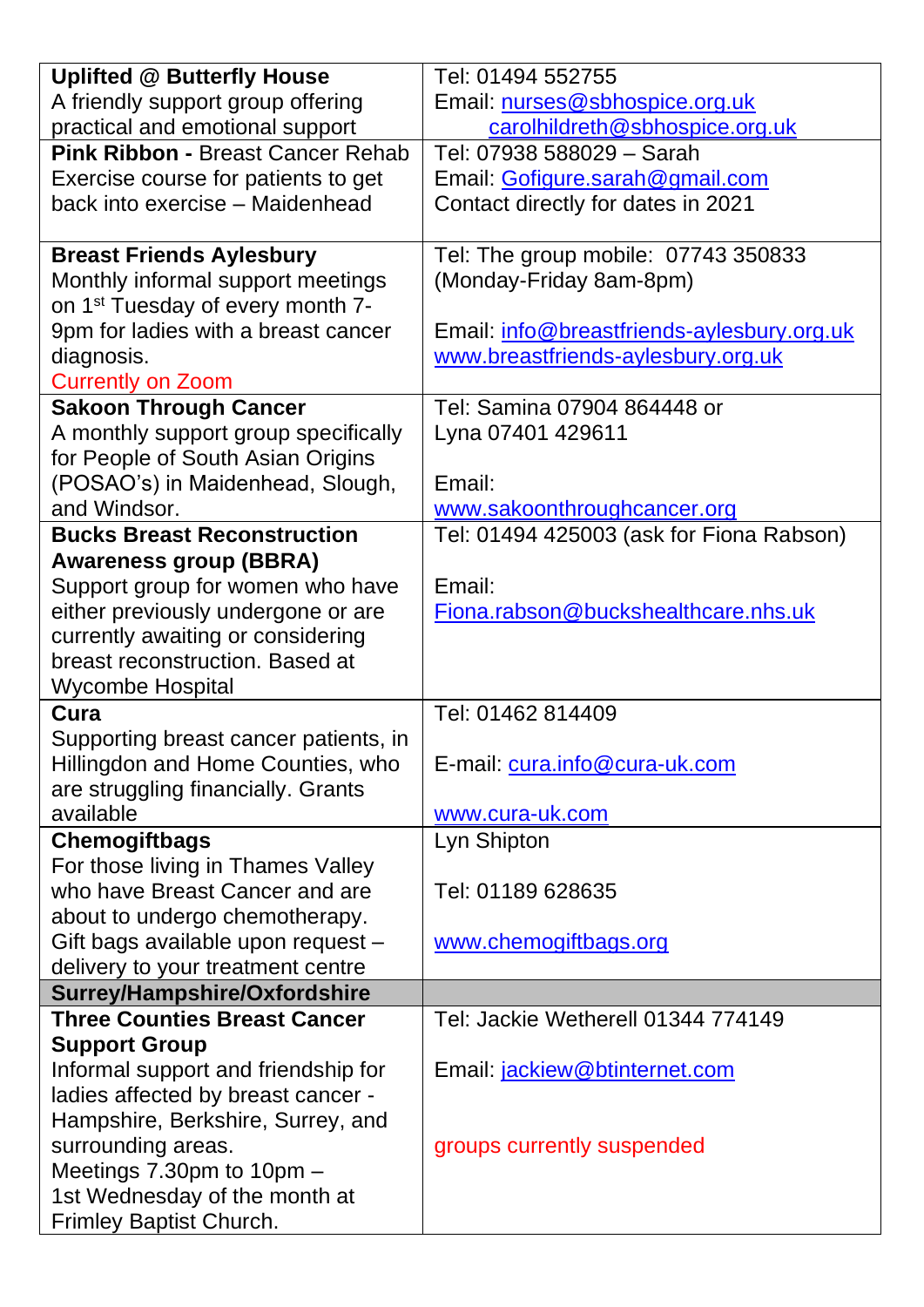| <b>Breast Cancer Friends Hampshire</b>               | On-line registration via website           |  |  |
|------------------------------------------------------|--------------------------------------------|--|--|
| For anyone who lives in THE                          | www.winchesterbreastcancer.uk/join-breast- |  |  |
| HAMPSHIRE AREA ONLY & has                            | cancer-friends-hampshire-online-support    |  |  |
| been diagnosed with Breast Cancer                    |                                            |  |  |
| either recently or in the past                       |                                            |  |  |
| <b>Basingstoke Breast Cancer Self</b>                | Tel: 07939 641187 Angela Bennett           |  |  |
| <b>Help Group</b>                                    | Email: Angelabennett70@hotmail.co.uk       |  |  |
| Monthly meetings in informal                         | Email: basingstokebreastcancer@gmail.com   |  |  |
| surroundings. Offering help,                         |                                            |  |  |
| friendship, support, and monthly                     | www.basingstokebreastcancer.org.uk         |  |  |
| newsletter. Meetings on Zoom                         |                                            |  |  |
| The Pink space Cancer support                        | Tel : 07899 970 847                        |  |  |
| Wellbeing services, counselling,                     | Email: info@thepinkplace.org.uk            |  |  |
| support and social events for                        |                                            |  |  |
| women "pink" affected by cancer,                     | Or submit and enquiry form via the website |  |  |
| and living with late stage.<br>virtual zoom sessions | Website: www.thepinkplace.org.uk           |  |  |
| <b>Bosom Friends, Oxfordshire</b>                    | Tel: Jan Backhouse: 01844 290362 or        |  |  |
| <b>Breast Cancer Support Group</b>                   | Alison Ball 07833527725                    |  |  |
| A friendly and informal breast cancer                |                                            |  |  |
| support group meeting monthly on                     | E-mail: jan@bosomfriends.org.uk            |  |  |
| the first Monday of each month                       |                                            |  |  |
| Please telephone to check the                        | www.bosomfriends.org.uk                    |  |  |
| venue. Meetings currently on Zoom                    |                                            |  |  |
| <b>Breast Reconstruction Awareness</b>               | Tel: Claire Griggs 01865 234193            |  |  |
| (BRA), Maggie's Centre Oxford                        | breastconstructionnurses@ouh.nhs.org       |  |  |
| Online and telephone support                         | www.ouh.nhs.uk and search "bra"            |  |  |
| groups                                               | Email: maggies.oxford@maggiescentres.org   |  |  |
| <b>National</b>                                      |                                            |  |  |
| <b>Breast Cancer Haven</b>                           | Tel: 0300 012 0112                         |  |  |
| Emotional, practical support and                     | Email: support@breastcancerhaven.org       |  |  |
| complementary therapies for people                   | www.breastcancerhaven.org.uk               |  |  |
| affected by breast cancer.                           |                                            |  |  |
| Online/virtual sessions                              | Check charity website for latest update on |  |  |
|                                                      | support available                          |  |  |
| <b>Breast Cancer Now Research and</b>                | Tel: 0808 800 6000                         |  |  |
| awareness campaigns as well as                       |                                            |  |  |
| online information. Speak to nurses                  | Email: info@breastcancernow.org            |  |  |
| or join a support group or connect                   |                                            |  |  |
| with volunteers with similar                         | www.breastcancernow.org                    |  |  |
| experience.                                          |                                            |  |  |
| <b>Breast Cancer Care</b>                            | Helpline (Mon-Fri 9am-5pm                  |  |  |
| Offers online and telephone support                  | Wednesday 5pm-7pm                          |  |  |
| and provides information for anyone                  | and Saturday 9am-1pm)                      |  |  |
| affected by breast cancer.                           | www.breastcancercare.org.uk                |  |  |